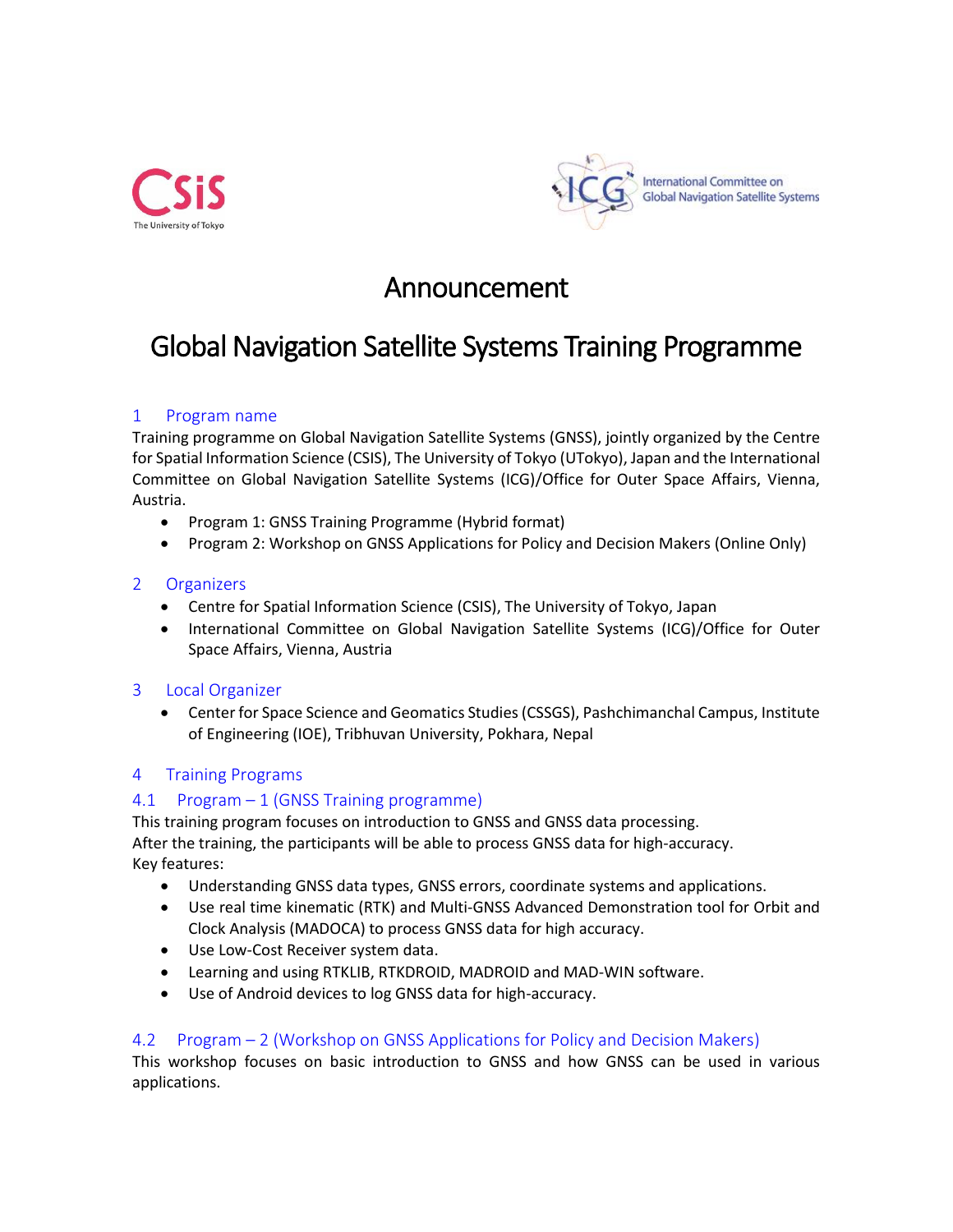Key features:

- Understanding basic GNSS technology and GNSS applications.
- Example case studies of low-cost receiver systems.
- Introduction to data processing tools for high-accuracy.
- Interpretation of GNSS technical terminologies that will help to formulate technical specifications for purchasing receivers and antenna.

#### 5 Course Name, Schedule and Requirements

|              | Course Name                                                                                 | Days         | Dates                        | <b>Target Participants</b>                                                                                                    | Pre-Requisites for<br>Participation                       |
|--------------|---------------------------------------------------------------------------------------------|--------------|------------------------------|-------------------------------------------------------------------------------------------------------------------------------|-----------------------------------------------------------|
| $\mathbf{1}$ | Program $-1$ :<br><b>GNSS Training</b><br>Programme                                         | 4            | $11 - 14$<br>January<br>2022 | Anyone who are<br>interested in<br>learning GNSS<br>technology and<br>data processing.                                        | Online study of GNSS<br>material published at<br>item 15. |
| 2            | Program $-2$ :<br>Workshop on GNSS<br><b>Applications for Policy</b><br>and Decision Makers | $\mathbf{1}$ | 21<br>January<br>2022        | People at policy<br>and decision-<br>making level in any<br>discipline.<br>Interested in<br>implementing new<br>technologies. | Online study of GNSS<br>material published at<br>item 15. |

#### 6 Number of Participants

#### 6.1 Program - 1

Since the Program 1will be conducted in Hybrid mode, the maximum number of on-site participants will be limited as below:

- On-Site Participants (International) : 30
- On-Site Participation (Domestic) : 40 • Online Participants : 200

#### $6.2$  Program  $-2$

Since the Program 2is conducted online, the total number of participants will be limited to 250.

#### 7 Mode of Training

The training program will be conducted both on-site and on-line. However, the conduction of onsite program will highly depend on the local COVID-19 situation and restrictions. All necessary actions will be taken to maintain the recommended procedures against COVID-19. The on-site program may be cancelled and changed to online depending upon the COVID-19 situation. This will be decided at least 3 weeks before the event.

#### 8 International Participants

International participants may attend on-site program provided that international and local travel is allowed during the time of the training. Neither the organizers nor the local host will be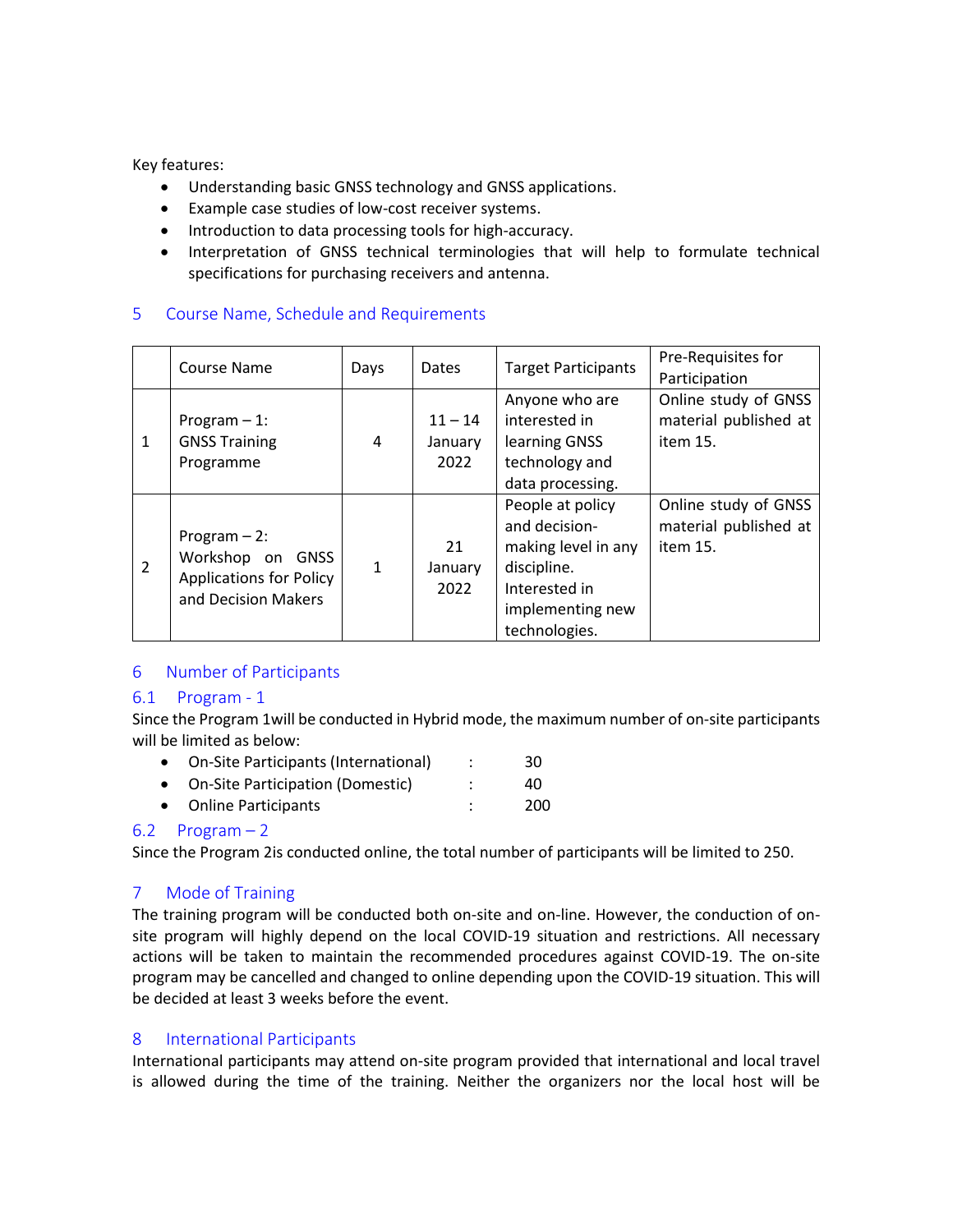responsible for any situations such as travel restrictions or cancellation of flights that may arise due to COVID-19 situation. It is the participant's sole responsibility to prepare for his or her own travel.

#### **Travel Funding**

Within the limited financial resources available, a limited number of selected applicants will be offered financial support to attend the training programme. This financial support will consist of a round trip airticket – most economic fare – between the airport of international departure in applicants' home country and Pokhara, Nepal).

#### 10 Important Dates

- Application Deadlines :  $5<sup>th</sup>$  November 2021 (Program – 1)
	- :  $22<sup>nd</sup>$  December 2021 (Program 2)
- Announcement of Selection :  $26<sup>th</sup>$  November 2021 (All participants)
- Final Confirmation of Selection :  $13<sup>th</sup>$  December 2021 (for Funding support)
- Final Confirmation of Selection : 22<sup>nd</sup> December 2021 (All Participants)

#### 11 Links to Online Registration

11.1 Program – 1 (GNSS Training programme) [https://forms.office.com/Pages/ResponsePage.aspx?id=2zWeD09UYE-](https://forms.office.com/Pages/ResponsePage.aspx?id=2zWeD09UYE-9zF6kFubccAiOPlMdD9xBh9lcdTTfu19UQzkxWUg2M1AyR1NWVDZLRFY0VDI4M0FEVi4u)[9zF6kFubccAiOPlMdD9xBh9lcdTTfu19UQzkxWUg2M1AyR1NWVDZLRFY0VDI4M0FEVi4u](https://forms.office.com/Pages/ResponsePage.aspx?id=2zWeD09UYE-9zF6kFubccAiOPlMdD9xBh9lcdTTfu19UQzkxWUg2M1AyR1NWVDZLRFY0VDI4M0FEVi4u)

#### 11.2 Program – 2 (Workshop on GNSS Applications for Policy and Decision Makers) [https://forms.office.com/Pages/ResponsePage.aspx?id=2zWeD09UYE-](https://forms.office.com/Pages/ResponsePage.aspx?id=2zWeD09UYE-9zF6kFubccAiOPlMdD9xBh9lcdTTfu19UOFI3TUxSQ0VJMVZWMzBJQ0tBTFdCM1lWNi4u)[9zF6kFubccAiOPlMdD9xBh9lcdTTfu19UOFI3TUxSQ0VJMVZWMzBJQ0tBTFdCM1lWNi4u](https://forms.office.com/Pages/ResponsePage.aspx?id=2zWeD09UYE-9zF6kFubccAiOPlMdD9xBh9lcdTTfu19UOFI3TUxSQ0VJMVZWMzBJQ0tBTFdCM1lWNi4u)

#### 12 Pre-Requisite

This training program requires certain pre-requisites to participate. The necessary pre-requisites are to attend the online training materials and webinars that are designed to help you understand the basics of GNSS. This will also make you familiar with necessary GNSS data, data formats and data processing tools. During the training, the basics of technology will be explained and more time will be allocated to learn about GNSS data formats and data processing for high-accuracy.

#### 13 Hands-On Exercise

Arrangements will be made for several units of different types of GNSS receivers including continuously operating reference stations (CORS) for various types of data processing. However, this will be available for on-site participants only.

The online participants will have to rely on the sample data if there is no access to GNSS receivers locally. It may be possible for the participants from Thailand, Indonesia, Malaysia, Singapore, Philippines, Vietnam, Nepal and some other countries to access CORS data in their respective countries through UTokyo's partner universities in those countries. Nevertheless, lots of sample data will be provided for training.